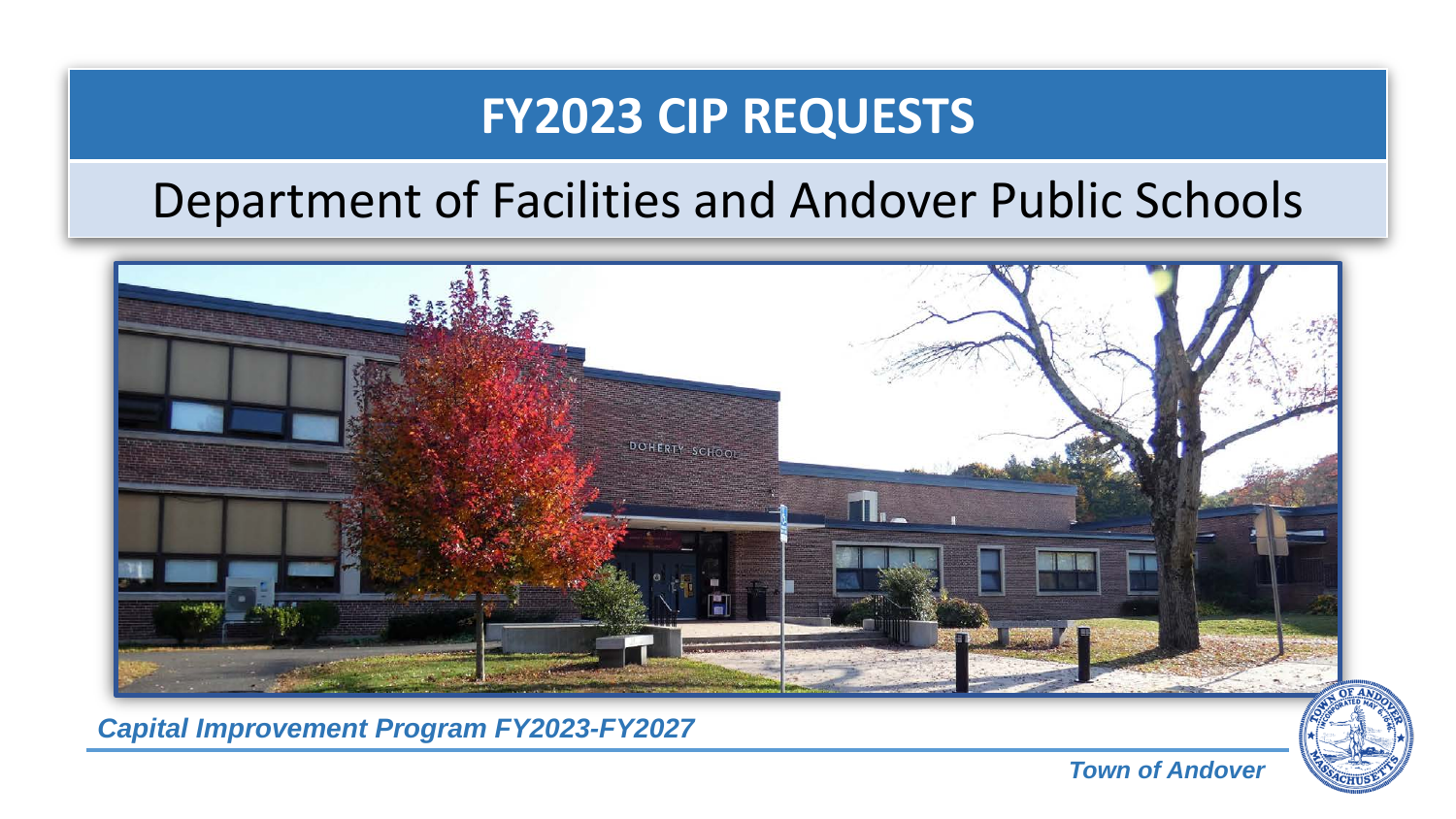| <b>SCH-1 School-Wide Maintenance</b>                                                                                                                                                                          | Total requested: \$870,000                                                                                                                                                                                                                                                                                                                                                                                                                             |
|---------------------------------------------------------------------------------------------------------------------------------------------------------------------------------------------------------------|--------------------------------------------------------------------------------------------------------------------------------------------------------------------------------------------------------------------------------------------------------------------------------------------------------------------------------------------------------------------------------------------------------------------------------------------------------|
| SCH-1 funds annual, on-going maintenance, testing,<br>and repair programs throughout the school district.                                                                                                     | Examples include ADA compliance, doors, flooring, including<br>gym floor refinishing, lead and copper testing, HVAC,<br>plumbing, electrical, smoke detectors and sidewalks.                                                                                                                                                                                                                                                                           |
| <b>SCH-2 School-Projects by Building</b>                                                                                                                                                                      | Total requested: \$741,500                                                                                                                                                                                                                                                                                                                                                                                                                             |
| SCH-2 funds specific projects, smaller in scope,<br>some of which are multi-year, such as restroom<br>renovations, with one being renovated each year.<br>Some highlights for SCH-2 FY2023 are shown at right | Bancroft Elementary roll down door replacement<br>Doherty Middle furniture replacement<br>Sanborn Elementary exterior masonry repairs<br>$\bullet$<br>West Middle bleacher seat modules replacement<br>$\bullet$<br>West Middle exterior masonry repairs<br>Multiple year programs:<br>Andover High restroom renovations<br>Doherty Middle restroom renovations<br>Sanborn Elementary countertop replacements<br>South Elementary restroom renovations |



*Capital Improvement Program FY2023-FY2027*

*Town of Andover*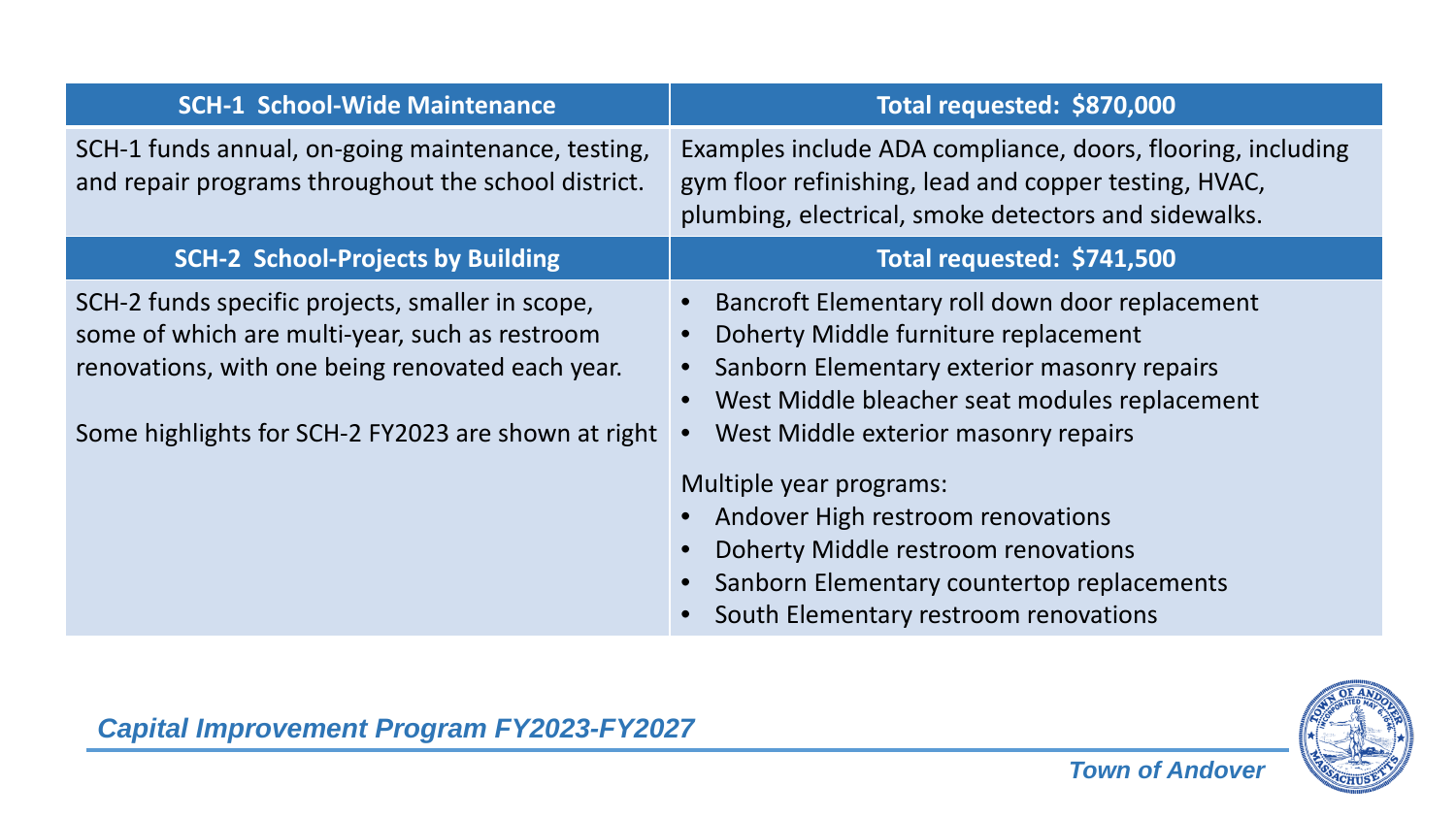| <b>SCH-5 Major School Projects</b>                                                                                                                                                                           | Total requested: \$2,825,000                                                                                                                                                                                                                                |
|--------------------------------------------------------------------------------------------------------------------------------------------------------------------------------------------------------------|-------------------------------------------------------------------------------------------------------------------------------------------------------------------------------------------------------------------------------------------------------------|
| SCH-5 funds projects that are projected to cost more<br>than \$100,000 and may be completed in multiple<br>phases, such as design, then construction.<br>Some highlights for SCH-5 FY2023 are shown at right | Bancroft Elementary motorized gymnasium divider wall<br><b>Bancroft Elementary additional parking</b><br>• Doherty Middle air handlers replacement<br>• Sanborn Elementary main office renovation<br>Sanborn Elementary side lot and rear driveway repaving |
|                                                                                                                                                                                                              | West Middle kitchen floor replacement<br>Wood Hill/High Plain playground resurfacing                                                                                                                                                                        |



*Capital Improvement Program FY2023-FY2027*

*Town of Andover*